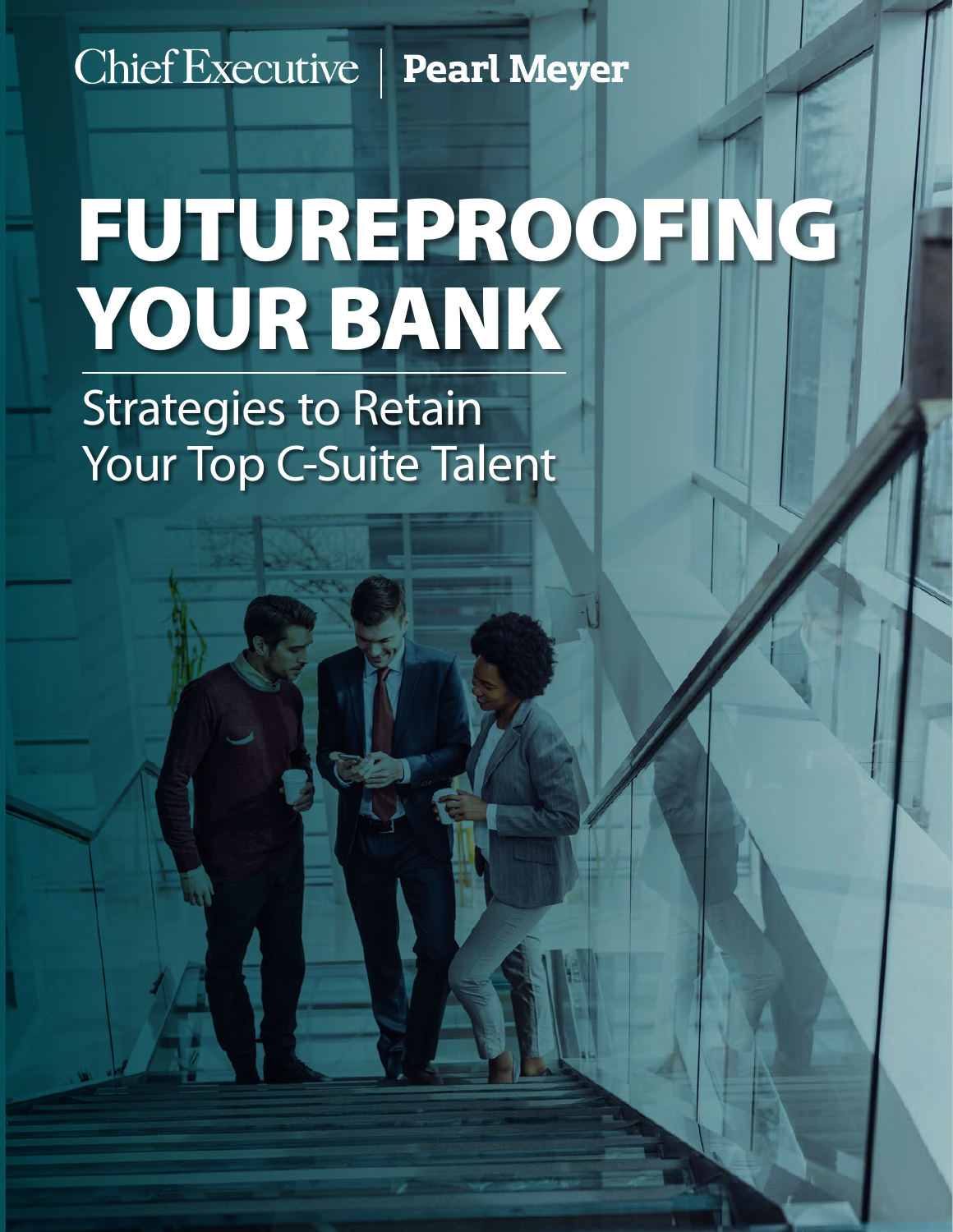wo C-Suite executives poached in the same month, just one qualified applicant for a financial reporting role over a six-month search, a CFO lured away with astronomical compensation—there's no denying that the talent war tales from the front lines of the banking sector are grim. At a time when Americans are changing jobs in record numbers, banks are far from alone in dealing with unprecedented employee turnover. However, the industry's talent challenges emerged long before the advent of today's Great Resignation, agreed banking executives who gathered for a recent roundtable discussion on retaining talent sponsored by Chief Executive and Pearl Meyer. wo<br>
just<br>
role<br>
astr<br>
tha<br>
banking<br>
changin

In fact, the current environment is the culmination of more than a decade of massive change as banks responded to shrinking branch footprints and the threat of fintech disruption by ramping up efforts toward digital transformation. "As financial institutions evolve in this new landscape, the skills and attributes of team members we need to move us forward are different than what we've had in the past, and it is highly competitive to get folks with those specialized skills," said Greg Mitchell, CEO of First Tech Federal Credit Union. "We face challenges in picking up the talent we need, and we've become a bit of a factory for executives going to other institutions."

The workforce upheaval ushered in by the pandemic only exacerbated those difficulties. A propensity for reassessing career goals and work practices has been sweeping the nation, leading to turnover at all levels as employees reevaluate their commitments to employers along with their work-life priorities. Fierce competition for digitally savvy talent is making both retention and recruitment more challenging for banks, which were already struggling to match the allure and financial rewards on offer both within the financial services industry as well as by tech firms.

"Banks have all of those broader pressures and then, of course, the issues associated with whether people will be coming into offices or even working in the same state in which the company is incorporated," noted Dan Wetzel, a managing director at Pearl Meyer. "Against that backdrop, the question for a lot of banks right now is, how will we attract people, and do we have sufficient stickiness associated with how we're developing talent that we'll be able

to retain people, particularly those in the C-Suite pipeline?"

It's a question that resonates with banking executives like Sally Hopkins, CEO of FNB Bank. "Sometimes we can't give people opportunities fast enough to keep them," she said. "They don't want to hang on as long as we need them to in order to get to the next level. We lost two members of our IT team last year to jobs where they could work at home five days a week making more money by working for a company out of state and never having to darken a business door."

Like many in the industry, FNB is taking steps to combat turnover, including taking a proactive approach to communicating its value as an employer. "Each year, we distribute a total compensation statement that shows salary, the bank's payment toward insurance benefits and its 401k match, which is something we do each pay period rather than at the end of the year," explained Hopkins. "We put every benefit we provide on there and people are always amazed by how big that number is." In an effort to retain entry-level employees from being lured away by higher-paying industries, the company also raised its base pay pay to \$15 an hour, more than double its home state of Kentucky's minimum wage of \$7.25.

#### **Leveraging Loyalty**

Competition from companies offering higher wages is also becoming an issue for CoastHills Credit Union. Demonstrating caring through its pandemic operating practices engendered loyalty from the \$1.6 billion credit union's employees, but that may now be waning, report-

> The question for a lot of banks right now is, how will we attract people, and do we have sufficient stickiness associated with how we're developing talent that we'll be able to retain people, particularly those in the C-Suite pipeline."

> —Dan Wetzel, Managing Director, Pearl Meyer

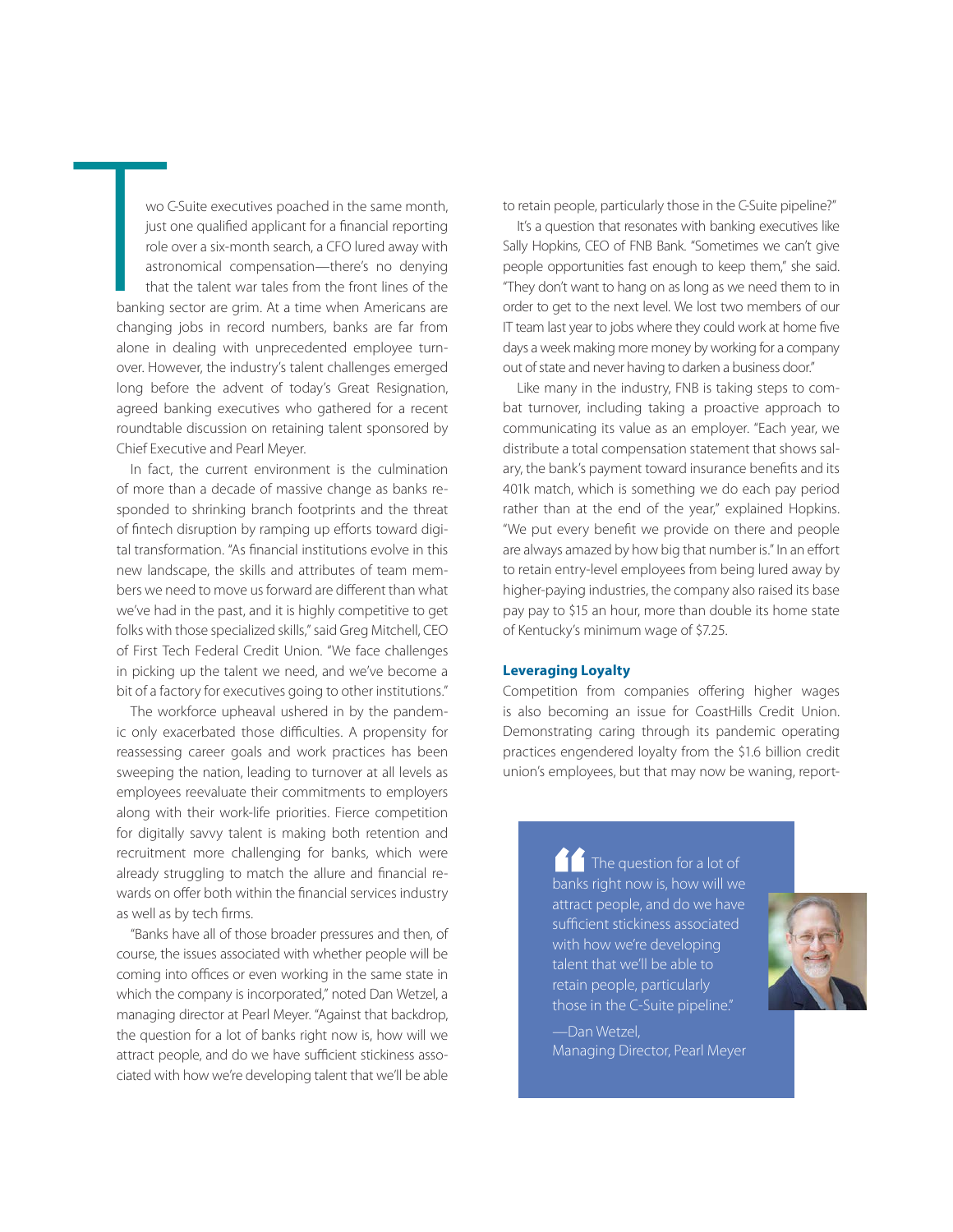ed Paul Cook, chair and CEO.

"Last year, we had 13 percent turnover, the lowest rate we've ever had, because of the conditions we created during the pandemic," he explained. "We hired a disease mitigation company that got us test results within 24 hours and helped us develop health policies for our in-branch staff. We created a branch stipend of \$20 a day for anyone working in the branches, and continued following all the government rules and regulations long after they expired in terms of giving administrative time off and paying for leave when people were sick or had family members with Covid. Basically, we always erred on the side of the employee in any circumstance that arose and we've seen loyalty from those actions."

Those practices helped the company retain valued long-term employees for the past two years, but turnover has been ticking upward in 2022. Local companies competing for talent are offering higher starting wages, and the bank's in-branch stipend expired at the end of March. "This year is going to be more challenging as we continue to strive to retain the talent that we have," said Cook. "We were already at 13 percent turnover for the year [in April], so we're going to do what we need to do to be competitive and slow that down."

Some banks are adopting pay practices intended to reduce turnover, reported Wetzel. "A number of our clients have looked at turnover from the perspective of, 'Can we create some holding power over a period of time either through salary continuation, SERP programs or equity programs that tie people in for a couple of years?'" he said. "For publicly traded companies, you get the additional challenge of how to create retention with performance-based pay. Those are the issues we're starting to see."

Firstrust Bank has a five-year 'superbonus' program that helps mitigate the turnover many companies experience after annual bonuses pay out," explained Tim Abell, president. "Every five years we issue a vision and, if we hit our goals in that vision, every employee gets a 40 percent one-time bonus based on their salary, in addition to whatever their normal incentive pay was for the year," he explained. "It works out great, although we do always have higher turnover after we pay it out."

First Tech Federal uses a phantom option program to reward executive leadership for attaining three-year performance goals. "Instead of equity in the credit union, they receive equity in a basket of companies so they feel that they have a level of compensation that's comparable to what they see in the market, with a little less concentration of risk as it relates to an individual company," explained MitchSeeing a career path and belief in the mission, belief that they're doing good—those are the things that will keep your senior people."



—Kathy Baron, Vice President, Pearl Meyer

ell, who added that the company also strives to hire leaders motivated by more than money. "We're not really looking for financial mercenaries. If you're a financial mercenary, this isn't the place for you to work."

#### **Pay and Purpose**

The company also invested in building a culture of impact and purpose, by encouraging active involvement in local communities. First Tech Federal allows employees to devote up to 16 hours of paid time to volunteerism and engagement in their communities. "Our research shows that is far more valuable than compensation as a motivator of performance and retention," says Mitchell. "We also saw the power of that culture pay off big-time during the high turmoil [of the last few years] as people really leaned into service to the customers, the members and to each other."

Despite those efforts, the company's turnover is running at about 22 percent, and First Tech Federal recently lost two potential leadership successors to other institutions. Still, Mitchell sees the company's efforts as an ongoing advantage in the current talent war. "We've done a good job from a compensation and purpose-driven mission perspective to keep folks here and committed for the long term," he said. "If they perform well and the organization performs well, they benefit… And they''re seeing a great sense of purpose in what we do from a work perspective and what we do in the community perspective."

Both components can go a long way toward building engagement and forging stronger employer-employee bonds, noted Kathy Baron, a vice president at Pearl Meyer. "Seeing a career path and belief in the mission, belief that they're doing good—those are the things that will keep your senior people who could go somewhere else. That's what you have to sell as an employer."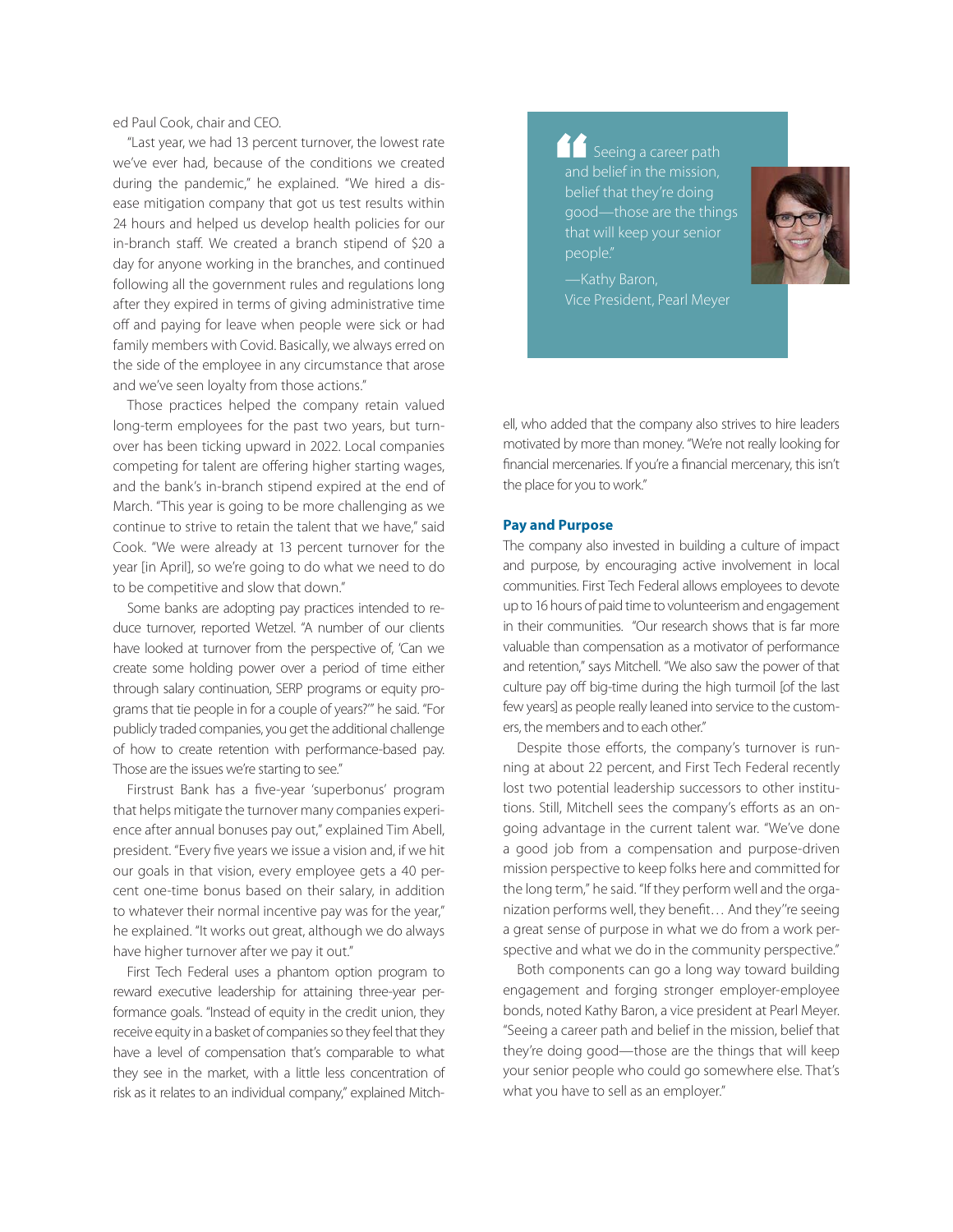Shruti Miyashiro, CEO of Orange County's Credit Union, also sees retention value in an "employer brand" founded in commitment to a purpose-driven mission. "A credit union is a people-centered business," she pointed out. "So, why we're doing the work and what's exciting about it—issues like underserved and underbanked communities and rising income

inequality—are of great concern to all of us, and especially the younger generations coming into the workplace."

Opening lines of communication can play a critical role in promoting that value proposition, added Baron, who cautioned leaders not to wait until an employee is heading out the door to solicit feedback. "Doing exit interviews is like driving by looking in the rearview mirror," she said. "They just tell you why people are leaving, they don't stop it from happening."

Instead, she recommended "stay interviews," informal 15-minute sessions that

take the pulse of the workplace. "Talk to people about what energizes them every day, what do they love about their work? Understanding and focusing on those cultural, mission-driven pieces can be the key for keeping the C-Suite and levels below from being plucked away."

#### **Driving Development**

An emphasis on development is another way banks can stand out from competitors in the talent arena. At First United Bank & Trust, recognition that the company's entire leadership team would be retiring within four to seven years led the company to identify and begin grooming successors. "I meet with my C-Suite team once a week, and once a month we bring those four or five next-level people into those meetings to help bring them up the curve," said CEO Carissa Rodeheaver. "We also have an individual development plan for every person in the company aimed at ensuring that everybody is developing people throughout the company."

Rodeheaver also presents her C-Suite direct reports and next-level down executive succession plan to the nominating/governance and compensation committee annually. "It's very clear what the path looks like should the bus get any one of us at any particular time," she said. "That's been very important to us."

#### **Reassessing Remote**

Despite these measures, First United Bank & Trust struggles

to fill key positions, particularly now that residents of the rural area in which it operates are able to work remotely for companies located elsewhere. "That's causing a wage pressure for us and, unfortunately, empty seats," she said, adding that the company also had difficulty meeting employees' demands for flexible work arrangements. "We tried to introduce flexibil-

> ity because people wanted to move but now we've got to deal with the tax implications of filing payroll reports in four or five different states where we have one or two people working."

> In addition to the financial ramifications, there's also broad acknowledgement of the cultural hurdles that moving to a fully remote model may bring over the long term. "When folks are disconnected from their coworkers and from their culture, the level of loyalty is diminished," said Mitchell. "So we're working to minimize the level of

remote work by going to hybrid rather than fully remote. I think organizations that become overexposed to the work-anywhere model will have challenges keeping the wheels on the bus, especially when things get hard again."

Despite the challenges, employers generally see adapting to some degree of remote work model as an imperative in the current talent environment. "In a recent survey, 80 percent of our staff said they don't want to come back to work," reported Ash Patel, CEO of Commercial Bank of California. "We're interviewing for 15 open positions right now and the first questions we get are usually, 'What is your policy about working from home?' or 'Do you have flex hours?' And if the answer is, 'We require you to come in,' they don't even want to apply. So we've completely changed our philosophy on working from home and flex hours."

That trend will, in turn, make finding ways to forge strong connections with employees and to underscore the company's value proposition for employees all the more important. "You want to create a culture where when a call comes in from a headhunter, your employee says, "No, I'm not interested,' instead of, 'I'd like to hear more,'" said Baron. "Accomplishing that is about all of these things combined. It's communication; it's recognition; it's compensation; it's career development, but most importantly, it's about creating a culture that is collaborate and transparent. If you do that, that's what will retain your people."

# "I think organizations that

become overexposed to the work-anywhere model will have challenges keeping the wheels on the bus, especially when things get hard again." —Greg Mitchell, CEO, First Tech Federal Credit Union